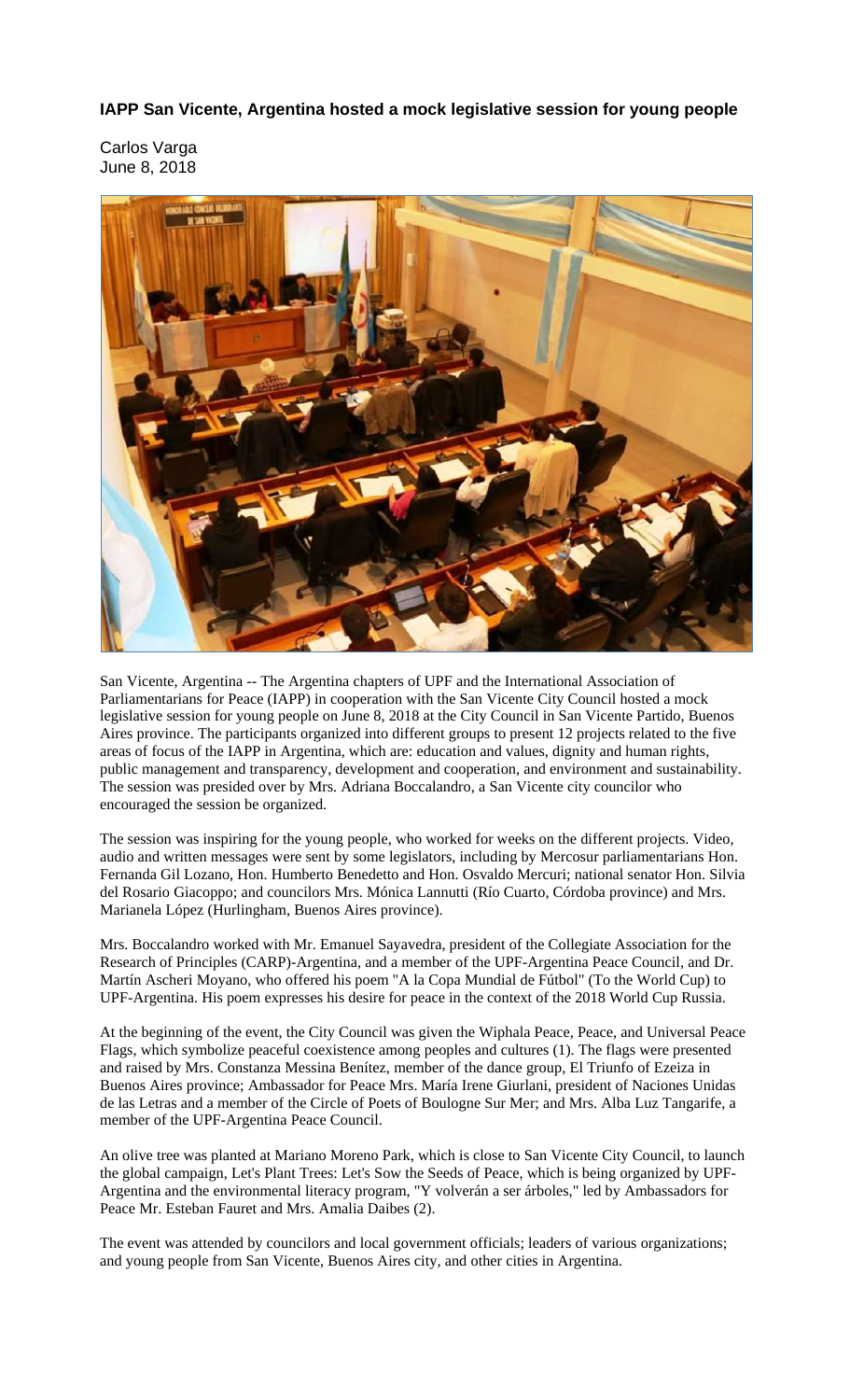## **(1) Meaning of the Flags**

## **Wiphala Flag**

The Wiphala Flag is considered a symbol of peace and understanding among cultures by native peoples. It is believed to have been created more than 1,000 years ago, and is made up of seven colors distributed across 49 squares of the same size, arranged diagonally. The flag represents the Andean philosophy, symbolizing the Pachakama (Universal Order) and Pachamama (Mother Earth) doctrines, which form space, time, energy and our planet.

# **Peace Flag**

The Peace Flag was created by artist and philosopher Nikolái Roerich in 1920. It has three magenta spheres, enclosed in a larger magenta circle, and a white background. The spheres represent the arts, science and spirituality; the magenta circle, the protection of cultural property; and the white background, truth.



### **Universal Peace Flag**

The Universal Peace Flag was created by a group of young Argentinians who had been on the Pacis Nuntii expedition, travelling from Brasilia to Buenos Aires, during the International Year of Youth in 1985. The flag has a pale blue background and a white dove, a symbol of peace, embracing a planet earth which has no borders between countries or continents.

To read a detailed explanation of the flags, please see the end of UPF-Argentina's report on its celebration of Argentina's Bicentennial:

www,upf,org/peace-education-and-human-development/peace-education-reports/7149-upf-celebratesargentina-s-bicentennial

### (2) Let's Plant Trees: Let's Sow the Seeds of Peace Global Campaign

Environmental literacy program "Y volverán a ser árboles" and UPF-Argentina invite writers and poets; literary and educational organizations; and cultural, spiritual, social and peace organizations from around the world to organize an activity that demonstrates their commitment to the protection of the environment and peace. The program and the UPF chapter will be planting a tree to raise awareness of the environment and for peace.

# **"Y Volverán A Ser Árboles"**

"Y volverán a ser árboles" (They Will be Trees Again) was founded in 2010 by a group of writers and poets committed to protecting the environment and promoting peace, and is based in Pehaujo, Argentina. Concerned that millions of trees are used to make books each year, they established the program to plant a tree for every book that is published. More than 1,000 writers and poets in 15 countries, including in Argentina, Bolivia, Ecuador, and Mexico; Israel and Saudi Arabia; France and Spain; and the United States, as well as the native peoples, Williches, Mapuches and Raqueles, have supported the initiative,